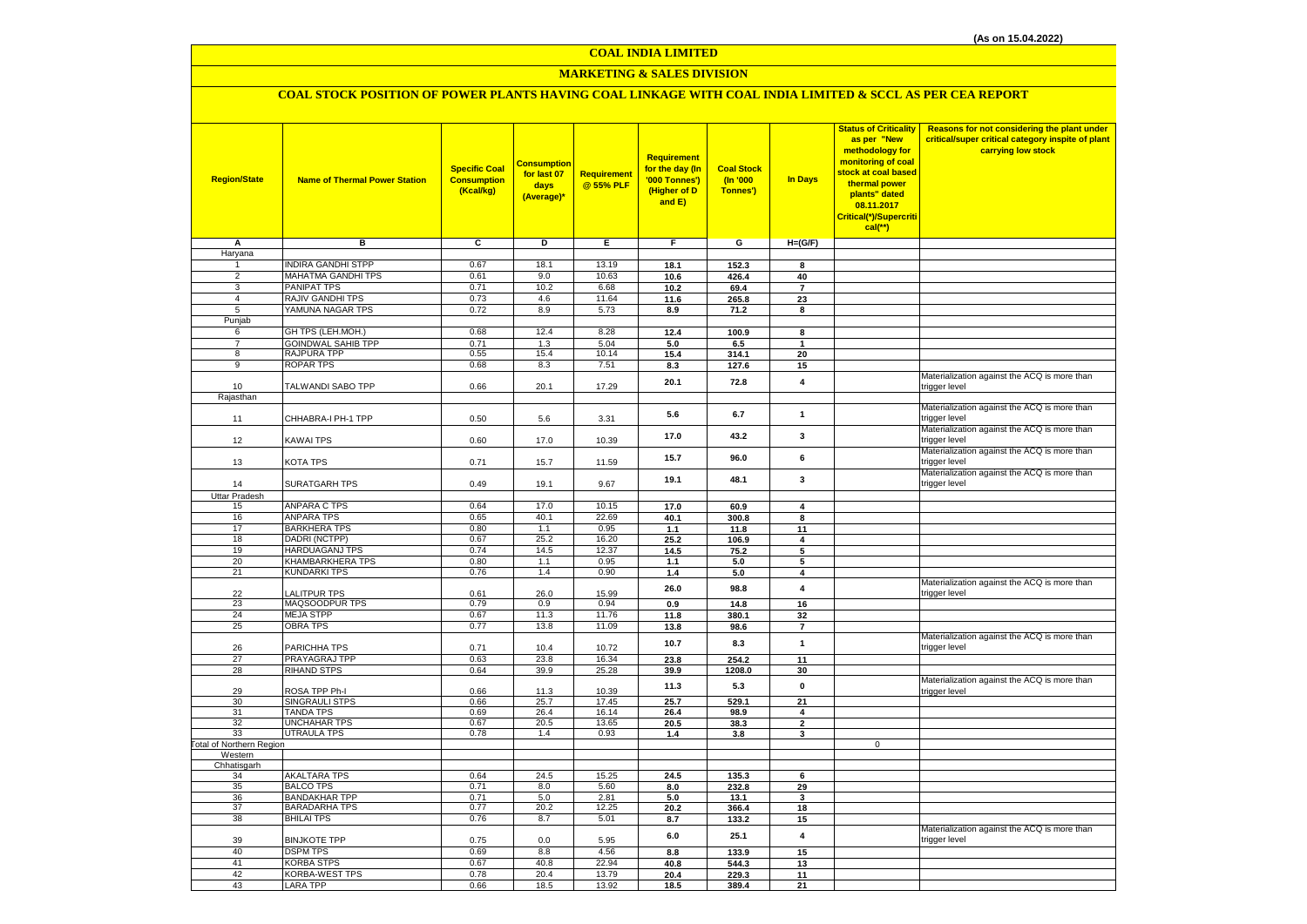## **MARKETING & SALES DIVISION**

## **COAL STOCK POSITION OF POWER PLANTS HAVING COAL LINKAGE WITH COAL INDIA LIMITED & SCCL AS PER CEA REPORT**

| <b>Region/State</b>        | <b>Name of Thermal Power Station</b>         | <b>Specific Coal</b><br><b>Consumption</b><br>(Kcal/kg) | <mark>Consumption</mark><br>for last 07<br>days<br>(Average)* | <b>Requirement</b><br>@ 55% PLF | <b>Requirement</b><br>for the day (In<br>'000 Tonnes')<br>(Higher of D<br>and E) | <b>Coal Stock</b><br>$($ ln '000<br>Tonnes') | In Days                       | <b>Status of Criticality</b><br>as per "New<br>methodology for<br>monitoring of coal<br>stock at coal based<br>thermal power<br>plants" dated<br>08.11.2017<br>Critical(*)/Supercriti<br>$cal$ (**) | Reasons for not considering the plant under<br>critical/super critical category inspite of plant<br>carrying low stock |
|----------------------------|----------------------------------------------|---------------------------------------------------------|---------------------------------------------------------------|---------------------------------|----------------------------------------------------------------------------------|----------------------------------------------|-------------------------------|-----------------------------------------------------------------------------------------------------------------------------------------------------------------------------------------------------|------------------------------------------------------------------------------------------------------------------------|
| Α                          | в                                            | С                                                       | D                                                             | Е                               | F.                                                                               | G                                            | $H=(G/F)$                     |                                                                                                                                                                                                     |                                                                                                                        |
| 44                         | <b>VAWAPARA TPP</b>                          | 0.79                                                    | 0.0                                                           | 6.28                            | 6.3                                                                              | 1.7                                          | 0                             |                                                                                                                                                                                                     | Materialization against the ACQ is more than<br>trigger level                                                          |
| 45                         | <b>PATHADI TPP</b>                           | 0.65                                                    | 6.8                                                           | 5.18                            | 6.8                                                                              | 62.7                                         | 9                             |                                                                                                                                                                                                     |                                                                                                                        |
| 46                         | SIPAT STPS                                   | 0.68                                                    | 28.8                                                          | 26.62                           | 28.8                                                                             | 582.8                                        | 20                            |                                                                                                                                                                                                     |                                                                                                                        |
| 47                         | <b>TAMNAR TPP</b>                            | 0.84                                                    | 28.4                                                          | 26.52                           | 28.4                                                                             | 171.1                                        | 6                             |                                                                                                                                                                                                     | Materialization against the ACQ is more than<br>trigger level                                                          |
|                            |                                              |                                                         |                                                               |                                 | 24.7                                                                             | 166.0                                        | $\overline{7}$                |                                                                                                                                                                                                     | Materialization against the ACQ is more than                                                                           |
| 48<br>Gujarat              | <b>JCHPINDA TPP</b>                          | 0.75                                                    | 24.7                                                          | 14.22                           |                                                                                  |                                              |                               |                                                                                                                                                                                                     | trigger level                                                                                                          |
|                            |                                              |                                                         |                                                               |                                 | 9.7                                                                              | 98.0                                         | 10                            |                                                                                                                                                                                                     | Materialization against the ACQ is more than                                                                           |
| 49                         | <b>GANDHI NAGAR TPS</b>                      | 0.69                                                    | 9.7                                                           | 5.71                            |                                                                                  |                                              |                               |                                                                                                                                                                                                     | trigger level                                                                                                          |
| 50                         | SABARMATI (D-F STATIONS)                     | 0.57                                                    | 4.7                                                           | 2.74                            | 4.7                                                                              | 37.7                                         | #REF!                         |                                                                                                                                                                                                     | Materialization against the ACQ is more than                                                                           |
| 51                         | <b>JKAI TPS</b>                              | 0.67                                                    | 15.8                                                          | 9.85                            | 15.8                                                                             | 63.8                                         | 4                             |                                                                                                                                                                                                     | trigger level<br>Materialization against the ACQ is more than                                                          |
| 52<br>Madhya Pradesh       | <b>WANAKBORI TPS</b>                         | 0.67                                                    | 24.2                                                          | 20.22                           | 24.2                                                                             | 148.4                                        | 6                             |                                                                                                                                                                                                     | trigger level                                                                                                          |
| 53                         | AMARKANTAK EXT TPS                           | 0.65                                                    | 3.1                                                           | 1.80                            | 3.1                                                                              | 47.8                                         | 15                            |                                                                                                                                                                                                     |                                                                                                                        |
| 54                         | <b>ANUPPUR TPP</b>                           | 0.65                                                    | 16.4                                                          | 10.31                           | 16.4                                                                             | 332.0                                        | 20                            |                                                                                                                                                                                                     |                                                                                                                        |
| 55                         | <b>BINA TPS</b>                              | 0.74                                                    | 5.2                                                           | 4.88                            | 5.2                                                                              | 31.7                                         | 6                             |                                                                                                                                                                                                     |                                                                                                                        |
| 56                         | GADARWARA TPP                                | 0.66                                                    | 16.0                                                          | 13.93                           | 16.0                                                                             | 68.7                                         | $\overline{\mathbf{4}}$       |                                                                                                                                                                                                     | Materialization against the ACQ is more than<br>trigger level                                                          |
| 57                         | KHARGONE STPP                                | 0.60                                                    | 9.9                                                           | 10.45                           | 10.4                                                                             | 193.6                                        | 19                            |                                                                                                                                                                                                     | Materialization against the ACQ is more than<br>trigger level                                                          |
| 58                         | SANJAY GANDHI TPS                            | 0.82                                                    | 14.6                                                          | 14.57                           | 14.6                                                                             | 35.5                                         | $\overline{2}$                |                                                                                                                                                                                                     | Non payment of dues                                                                                                    |
| 59                         | SATPURA TPS                                  | 0.67                                                    | 7.6                                                           | 11.79                           | 11.8                                                                             | 41.2                                         | 3                             |                                                                                                                                                                                                     | Non Payment of Dues                                                                                                    |
| 60                         | <b>SEIONI TPP</b>                            | 0.64                                                    | 9.4                                                           | 5.06                            | 9.4                                                                              | 70.0                                         | $\overline{7}$                |                                                                                                                                                                                                     | Non Payment of Dues                                                                                                    |
| 61<br>62                   | SHREE SINGAJI TPP<br><b>VINDHYACHAL STPS</b> | 0.71<br>0.69                                            | 28.8<br>62.5                                                  | 23.50<br>43.60                  | 28.8<br>62.5                                                                     | 137.5<br>1613.7                              | 5<br>26                       |                                                                                                                                                                                                     |                                                                                                                        |
| Maharashtra                |                                              |                                                         |                                                               |                                 |                                                                                  |                                              |                               |                                                                                                                                                                                                     |                                                                                                                        |
|                            |                                              |                                                         |                                                               |                                 | 19.8                                                                             | 69.5                                         | 4                             |                                                                                                                                                                                                     | Materialization against the ACQ is more than                                                                           |
| 63                         | <b>AMRAVATI TPS</b>                          | 0.62                                                    | 19.8                                                          | 11.07                           |                                                                                  |                                              |                               |                                                                                                                                                                                                     | trigger level                                                                                                          |
| 64<br>65                   | <b>BHUSAWAL TPS</b><br><b>BUTIBORI TPP</b>   | 0.72<br>0.67                                            | 17.3<br>0.0                                                   | 11.44<br>5.31                   | 17.3                                                                             | 20.6                                         | $\mathbf{1}$                  |                                                                                                                                                                                                     | Non payment of dues                                                                                                    |
| 66                         | CHANDRAPUR(MAHARASHTRA) STPS                 | 0.78                                                    | 41.3                                                          | 30.17                           | 5.3<br>41.3                                                                      | 59.7<br>309.5                                | 11<br>$\overline{\mathbf{8}}$ |                                                                                                                                                                                                     | Non payment of dues                                                                                                    |
|                            |                                              |                                                         |                                                               |                                 |                                                                                  |                                              | $\pmb{0}$                     |                                                                                                                                                                                                     | Materialization against the ACQ is more than                                                                           |
| 67                         | DAHANU TPS                                   | 0.62                                                    | 6.1                                                           | 4.09                            | 6.1                                                                              | 2.0                                          |                               |                                                                                                                                                                                                     | trigger level<br>Materialization against the ACQ is more than                                                          |
| 68                         | DHARIWAL TPP                                 | 0.67                                                    | 8.4                                                           | 5.34                            | 8.4                                                                              | 78.7                                         | 9                             |                                                                                                                                                                                                     | trigger level<br>Materialization against the ACQ is more than                                                          |
| 69                         | <b>GMR WARORA TPS</b>                        | 0.67                                                    | 7.3                                                           | 5.29                            | 7.3                                                                              | 40.9                                         | 6                             |                                                                                                                                                                                                     | trigger level                                                                                                          |
| 70                         | <b>KHAPARKHEDA TPS</b>                       | 0.89                                                    | 21.2<br>22.7                                                  | 15.72                           | 21.2                                                                             | 126.0                                        | 6                             |                                                                                                                                                                                                     | Non payment of dues                                                                                                    |
| 71<br>72                   | <b>KORADI TPS</b><br><b>MAUDA TPS</b>        | 0.76<br>0.70                                            | 29.3                                                          | 22.08<br>21.29                  | 22.7<br>29.3                                                                     | 76.9<br>71.8                                 | 3<br>$\overline{2}$           |                                                                                                                                                                                                     |                                                                                                                        |
| 73                         | <b>NASIK TPS</b>                             | 0.81                                                    | 6.8                                                           | 6.72                            | $\bf6.8$                                                                         | 11.3                                         | $\mathbf{2}$                  |                                                                                                                                                                                                     | Non payment of dues                                                                                                    |
| 74                         | <b>PARAS TPS</b>                             | 0.74                                                    | 7.7                                                           | 4.90                            | 7.7                                                                              | 39.0                                         | 5                             |                                                                                                                                                                                                     | Non payment of dues                                                                                                    |
| 75                         | <b>PARLITPS</b>                              | 0.67                                                    | 7.9                                                           | 6.65                            | 7.9                                                                              | 30.5                                         | 4                             |                                                                                                                                                                                                     | Non payment of dues                                                                                                    |
| 76                         | <b>SOLAPUR STPS</b>                          | 0.56                                                    | 8.4                                                           | 9.73                            | 9.7                                                                              | 19.7                                         | $\mathbf{2}$                  |                                                                                                                                                                                                     | Materialization against the ACQ is more than<br>trigger level                                                          |
| 77                         | <b>TIRORA TPS</b>                            | 0.66                                                    | 48.0                                                          | 28.73                           | 48.0                                                                             | 206.9                                        | $\overline{\mathbf{4}}$       |                                                                                                                                                                                                     | Materialization against the ACQ is more than<br>trigger level                                                          |
| 78                         | WARDHA WARORA TPP                            | 0.66                                                    | 5.5                                                           | 4.71                            | 5.5                                                                              | 129.5                                        | 23                            |                                                                                                                                                                                                     |                                                                                                                        |
| otal of Western Region     |                                              |                                                         |                                                               |                                 |                                                                                  |                                              |                               | $\mathbf 0$                                                                                                                                                                                         |                                                                                                                        |
| Southern<br>Andhra Pradesh |                                              |                                                         |                                                               |                                 |                                                                                  |                                              |                               |                                                                                                                                                                                                     |                                                                                                                        |
| 79                         | DAMODARAM SANJEEVAIAH TPS                    | 0.66                                                    | 10.6                                                          | 13.85                           | 13.8                                                                             | 99.6                                         | $\overline{7}$                |                                                                                                                                                                                                     | Materialization against the ACQ is more than<br>trigger level                                                          |
| 80                         | Dr. N.TATA RAO TPS                           | 0.77                                                    | 30.2                                                          | 17.90                           | 30.2                                                                             | 56.1                                         | $\overline{\mathbf{2}}$       |                                                                                                                                                                                                     | Materialization against the ACQ is more than<br>trigger level                                                          |
| 81                         | PAINAMPURAM TPP                              | 0.59                                                    | 18.4                                                          | 10.21                           | 18.4                                                                             | 136.4                                        | $\overline{7}$                |                                                                                                                                                                                                     |                                                                                                                        |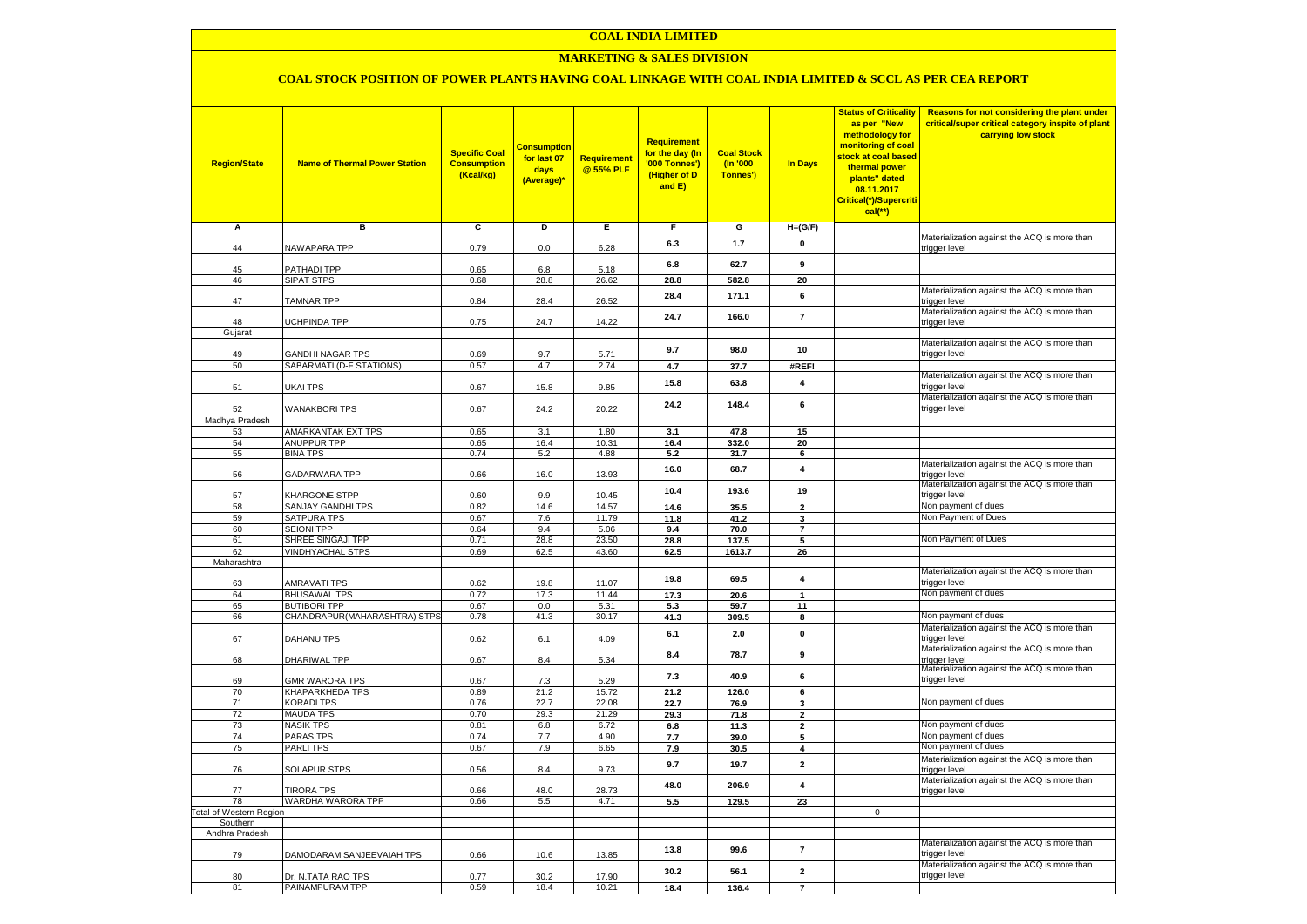## **MARKETING & SALES DIVISION**

# **COAL STOCK POSITION OF POWER PLANTS HAVING COAL LINKAGE WITH COAL INDIA LIMITED & SCCL AS PER CEA REPORT**

| <b>Region/State</b>                        | <b>Name of Thermal Power Station</b>          | <b>Specific Coal</b><br><b>Consumption</b><br>(Kcal/kg) | <b>Consumption</b><br>for last 07<br>days<br>(Average)* | <b>Requirement</b><br>@ 55% PLF | <b>Requirement</b><br>for the day (In<br>'000 Tonnes')<br>(Higher of D<br>and E) | <b>Coal Stock</b><br>$($ ln '000<br>Tonnes') | In Days                 | <b>Status of Criticality</b><br>as per "New<br>methodology for<br>monitoring of coal<br>stock at coal based<br>thermal power<br>plants" dated<br>08.11.2017<br>Critical(*)/Supercriti<br>$cal$ (**) | Reasons for not considering the plant under<br>critical/super critical category inspite of plant<br>carrying low stock |
|--------------------------------------------|-----------------------------------------------|---------------------------------------------------------|---------------------------------------------------------|---------------------------------|----------------------------------------------------------------------------------|----------------------------------------------|-------------------------|-----------------------------------------------------------------------------------------------------------------------------------------------------------------------------------------------------|------------------------------------------------------------------------------------------------------------------------|
| A                                          | в                                             | c                                                       | D                                                       | Е                               | F.                                                                               | G                                            | $H=(G/F)$               |                                                                                                                                                                                                     |                                                                                                                        |
| 82                                         | RAYALASEEMA TPS                               | 0.76                                                    | 20.0                                                    | 16.60                           | 20.0                                                                             | 36.5                                         | $\mathbf{2}$            |                                                                                                                                                                                                     | Materialization against the ACQ is more than                                                                           |
| 83                                         | SIMHADRI                                      | 0.78                                                    | 32.8                                                    | 20.54                           | 32.8                                                                             | 184.9                                        | 6                       |                                                                                                                                                                                                     | trigger level                                                                                                          |
|                                            |                                               |                                                         |                                                         |                                 |                                                                                  |                                              |                         |                                                                                                                                                                                                     | Materialization against the ACQ is more than                                                                           |
| 84                                         | <b>SGPL TPP</b>                               | 0.53                                                    | 17.3                                                    | 9.26                            | 17.3                                                                             | 25.8                                         | $\mathbf{1}$            |                                                                                                                                                                                                     | trigger level                                                                                                          |
| 85<br>Karnataka                            | <b>VIZAG TPP</b>                              | 0.67                                                    | 6.8                                                     | 9.20                            | 9.2                                                                              | 40.0                                         | $\overline{\mathbf{4}}$ |                                                                                                                                                                                                     |                                                                                                                        |
|                                            |                                               |                                                         |                                                         |                                 |                                                                                  |                                              |                         |                                                                                                                                                                                                     | Materialization against the ACQ is more than                                                                           |
| 86                                         | <b>BELLARY TPS</b>                            | 0.63                                                    | 13.0                                                    | 14.23                           | 14.2                                                                             | 50.2                                         | $\overline{\mathbf{4}}$ |                                                                                                                                                                                                     | trigger level                                                                                                          |
| 87                                         | KUDGI STPP                                    | 0.63                                                    | 20.2                                                    | 19.90                           | 20.2                                                                             | 63.4                                         | 3                       |                                                                                                                                                                                                     | Materialization against the ACQ is more than<br>trigger level                                                          |
| 88                                         | <b>RAICHUR TPS</b>                            | 0.66                                                    | 18.1                                                    | 14.98                           | 18.1                                                                             | 35.1                                         | $\overline{2}$          |                                                                                                                                                                                                     | Materialization against the ACQ is more than<br>trigger level                                                          |
|                                            |                                               |                                                         |                                                         |                                 | 14.3                                                                             | 27.5                                         | $\overline{2}$          |                                                                                                                                                                                                     | Materialization against the ACQ is more than                                                                           |
| 89<br><b>Tamil Nadu</b>                    | <b>YERMARUS TPP</b>                           | 0.62                                                    | 14.3                                                    | 13.09                           |                                                                                  |                                              |                         |                                                                                                                                                                                                     | trigger level                                                                                                          |
| 90                                         | <b>METTUR TPS</b>                             | 0.81                                                    | 12.2                                                    | 8.98                            | 12.2                                                                             | 6.6                                          | $\mathbf{1}$            |                                                                                                                                                                                                     | Materialization against the ACQ is more than<br>trigger level                                                          |
| 91                                         | METTUR TPS - II                               | 0.78                                                    | 8.0                                                     | 6.16                            | 8.0                                                                              | 20.6                                         | 3                       |                                                                                                                                                                                                     | Materialization against the ACQ is more than<br>trigger level                                                          |
| 92                                         | <b>VORTH CHENNAI TPS</b>                      | 0.82                                                    | 32.2                                                    | 19.78                           | 32.2                                                                             | 74.1                                         | $\mathbf{2}$            |                                                                                                                                                                                                     | Materialization against the ACQ is more than<br>trigger level                                                          |
| 93                                         | <b>TUTICORIN TPS</b>                          | 0.96                                                    | 8.4                                                     | 13.31                           | 13.3                                                                             | 58.8                                         | $\overline{\mathbf{4}}$ |                                                                                                                                                                                                     | Materialization against the ACQ is more than<br>trigger level                                                          |
| 94                                         | <b>VALLUR TPP</b>                             | 0.72                                                    | 24.0                                                    | 14.26                           | 24.0                                                                             | 134.0                                        | 6                       |                                                                                                                                                                                                     |                                                                                                                        |
| Telangana                                  |                                               |                                                         |                                                         |                                 |                                                                                  |                                              |                         |                                                                                                                                                                                                     |                                                                                                                        |
| 95                                         | <b>BHADRADRI TPP</b>                          | 0.69                                                    | 13.0<br>11.8                                            | 9.83                            | 13.0                                                                             | 71.5                                         | 5                       |                                                                                                                                                                                                     |                                                                                                                        |
| 96<br>97                                   | KAKATIYA TPS<br>KOTHAGUDEM TPS (NEW)          | 0.57<br>0.64                                            | 13.6                                                    | 8.33<br>8.46                    | 11.8<br>13.6                                                                     | 133.6<br>94.0                                | 11<br>$\overline{7}$    |                                                                                                                                                                                                     |                                                                                                                        |
| 98                                         | KOTHAGUDEM TPS (STAGE-7)                      | 0.50                                                    | 9.5                                                     | 5.23                            | 9.5                                                                              | 49.8                                         | 5                       |                                                                                                                                                                                                     |                                                                                                                        |
| 99                                         | <b>RAMAGUNDEM STPS</b>                        | 0.62                                                    | 31.9                                                    | 21.33                           | 31.9                                                                             | 211.1                                        | $\overline{7}$          |                                                                                                                                                                                                     |                                                                                                                        |
| 100                                        | <b>RAMAGUNDEM-B TPS</b>                       | 0.77                                                    | 0.5                                                     | 0.64                            | 0.6                                                                              | 12.3                                         | 19                      |                                                                                                                                                                                                     |                                                                                                                        |
| 101                                        | <b>SINGARENI TPP</b>                          | 0.58                                                    | 16.6                                                    | 9.12                            | 16.6                                                                             | 130.7                                        | 8                       |                                                                                                                                                                                                     |                                                                                                                        |
| <b>Fotal of Southern Region</b><br>Eastern |                                               |                                                         |                                                         |                                 |                                                                                  |                                              |                         | $\mathbf 0$                                                                                                                                                                                         |                                                                                                                        |
| Bihar                                      |                                               |                                                         |                                                         |                                 |                                                                                  |                                              |                         |                                                                                                                                                                                                     |                                                                                                                        |
| 102                                        | <b>BARAUNI TPS</b>                            | 0.63                                                    | 5.6                                                     | 5.90                            | 5.9                                                                              | 115.0                                        | 19                      |                                                                                                                                                                                                     |                                                                                                                        |
| 103                                        | <b>BARHI</b>                                  | 0.67                                                    | 8.7                                                     | 5.84                            | 8.7                                                                              | 111.7                                        | 13                      |                                                                                                                                                                                                     |                                                                                                                        |
| 104                                        | <b>BARH II</b>                                | 0.67                                                    | 17.4                                                    | 11.67                           | 17.4                                                                             | 223.4                                        | 13                      |                                                                                                                                                                                                     | Materialization against the ACQ is more than                                                                           |
| 105                                        | KAHALGAON TPS                                 | 0.80                                                    | 35.5                                                    | 24.62                           | 35.5                                                                             | 208.9                                        | 6                       |                                                                                                                                                                                                     | trigger level<br>Materialization against the ACQ is more than                                                          |
| 106                                        | MUZAFFARPUR TPS                               | 0.77                                                    | 4.5                                                     | 3.95                            | 4.5                                                                              | 84.3                                         | 19                      |                                                                                                                                                                                                     | trigger level                                                                                                          |
| 107<br>108                                 | <b>NABINAGAR STPP</b><br><b>NABINAGAR TPP</b> | 0.58<br>0.69                                            | 18.8<br>16.0                                            | 10.14<br>9.06                   | 18.8<br>16.0                                                                     | 248.6<br>76.1                                | 13<br>5                 |                                                                                                                                                                                                     |                                                                                                                        |
| Jharkhand                                  |                                               |                                                         |                                                         |                                 |                                                                                  |                                              |                         |                                                                                                                                                                                                     |                                                                                                                        |
| 109                                        | BOKARO TPS `A` EXP                            | 0.57                                                    | 5.0                                                     | 3.78                            | 5.0                                                                              | 231.1                                        | 46                      |                                                                                                                                                                                                     |                                                                                                                        |
| 110                                        | CHANDRAPURA(DVC) TPS                          | 0.61                                                    | 7.6                                                     | 4.06                            | 7.6                                                                              | 152.8                                        | 20                      |                                                                                                                                                                                                     |                                                                                                                        |
| 111                                        | <b>JOJOBERA TPS</b>                           | 0.69                                                    | 3.3                                                     | 2.18                            | 3.3                                                                              | 60.1                                         | 18                      |                                                                                                                                                                                                     |                                                                                                                        |
| 112                                        | KODARMA TPP                                   | 0.62                                                    | 11.2                                                    | 8.23                            | 11.2                                                                             | 162.8                                        | 15                      |                                                                                                                                                                                                     | Materialization against the ACQ is more than                                                                           |
| 113                                        | <b>MAHADEV PRASAD STPP</b>                    | 0.70                                                    | 5.5                                                     | 5.01                            | 5.5                                                                              | 40.8                                         | $\overline{7}$          |                                                                                                                                                                                                     | trigger level                                                                                                          |
| 114                                        | <b>MAITHON RB TPP</b>                         | 0.64                                                    | 14.5                                                    | 8.89                            | 14.5                                                                             | 259.7                                        | 18                      |                                                                                                                                                                                                     | Materialization against the ACQ is more than                                                                           |
| 115<br>Odisha                              | TENUGHAT TPS                                  | 0.75                                                    | 5.2                                                     | 4.16                            | 5.2                                                                              | 37.2                                         | $\overline{7}$          |                                                                                                                                                                                                     | trigger level                                                                                                          |
| 116                                        | <b>DARLIPALI STPS</b>                         | 0.71                                                    | 26.8                                                    | 14.95                           | 26.8                                                                             | 362.4                                        | 14                      |                                                                                                                                                                                                     |                                                                                                                        |
| 117                                        | <b>DERANG TPP</b>                             | 0.70                                                    | 16.9                                                    | 11.10                           | 16.9                                                                             | 1207.0                                       | 71                      |                                                                                                                                                                                                     |                                                                                                                        |
| 118                                        | <b>IB VALLEY TPS</b>                          | 0.83                                                    | 18.0                                                    | 19.16                           | 19.2                                                                             | 316.4                                        | 17                      |                                                                                                                                                                                                     |                                                                                                                        |
|                                            |                                               |                                                         |                                                         |                                 | 17.8                                                                             | 32.3                                         | $\overline{\mathbf{2}}$ |                                                                                                                                                                                                     | Materialization against the ACQ is more than                                                                           |
| 119                                        | KAMALANGA TPS                                 | 0.72                                                    | 17.8                                                    | 10.02                           |                                                                                  |                                              |                         |                                                                                                                                                                                                     | trigger level                                                                                                          |